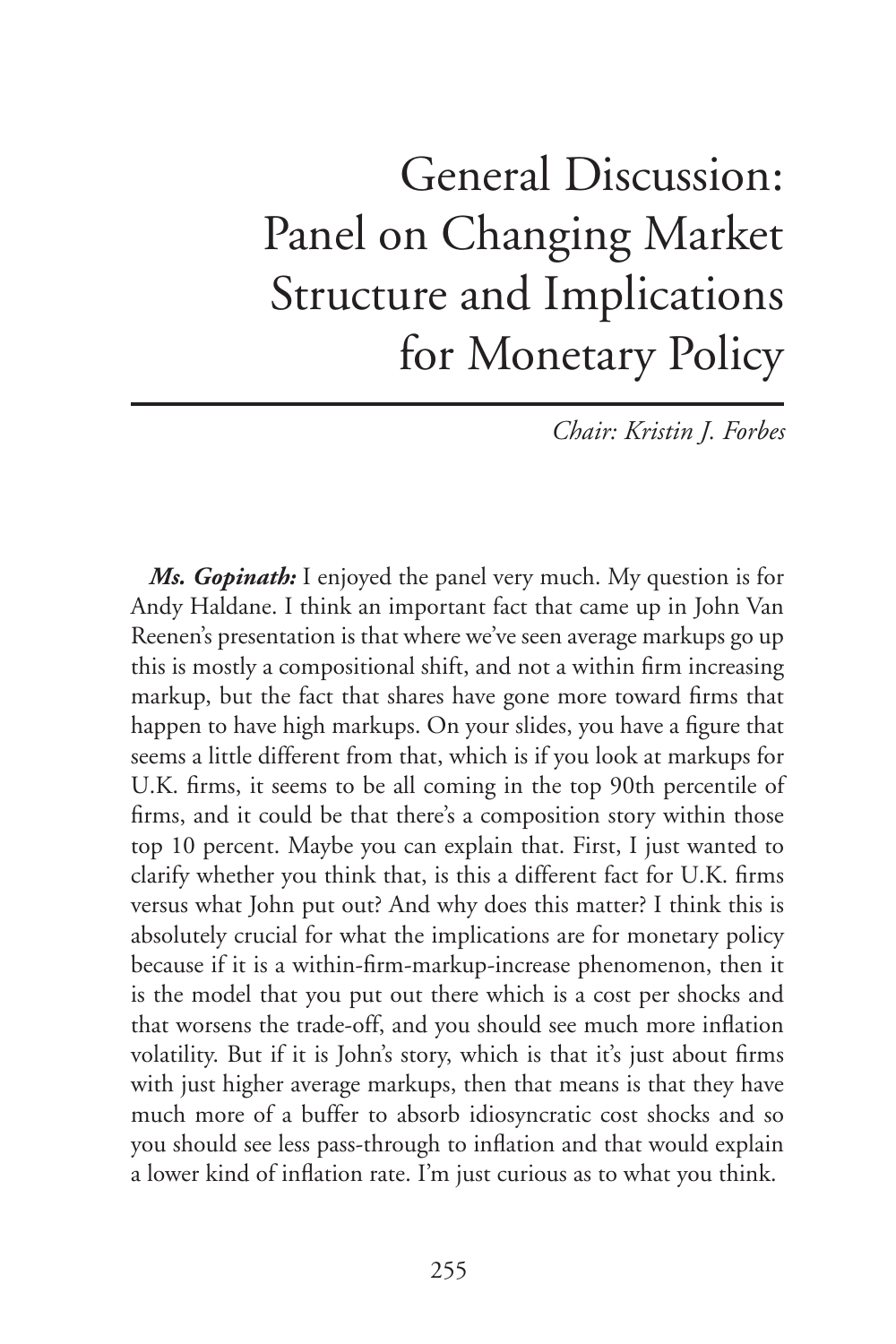*Mr. Spriggs:* I also have a question for Andrew. The way you drew what you would have expected to happen to the Phillips curve didn't, or if it did then there was some other countervailing force that made the Phillips curve flatter than what the markup suggested. Does that make you think you've left something out? In particular, what we keep dodging, and it strikes me that the reason why people talk about antitrust, what they really mean is, are we looking at people exert market power? An area where they can exert market power also is in wages. So the health sector has been growing in the United States. It is an area which has shown up as higher concentration, and in all the data we just saw about markups and intangible capital, everything sort of aligning for some sort of exertion. The bad thing is that we know from studies that the monopsony power in the hospital industry does lower wages. That would make the Phillips curve much flatter, and it would suggest that what central banks have to think about is if workers have high unemployment rates, their bargaining power is much lower, and this adverse effect of a lot of market power meaning weaker forces is going to exacerbate a lot of different problems. That sort of flips what you were saying, about what you were saying about monetary policy. I'm just trying to understand if what we are observing is monopsony power, lowering wages, pushing us to lower output than we would have expected, then we really want to figure out how we keep from exacerbating that through higher unemployment rates. Low unemployment rates may not generate inflation in that model.

*Mr. Davis:* A comment on a theme that's come up several times today, which is there's less reallocation toward the most productive, most profitable business firms and establishments today than there was 30 years ago. Thomas Philippon talked about this. John Van Reenen talked about it extensively in his paper. There's a policy-related aspect of this that is missing from the discussion so far: much of this slower reallocation has an important spatial component. It's not just that capital and labor are reallocating more slowly to the most productive firms. They are also reallocating more slowly to the most productive areas of the country. And there are some important policies distinct from the ones we've been talking about so fare that play a role in this regard. Land use and zoning restrictions drive up housing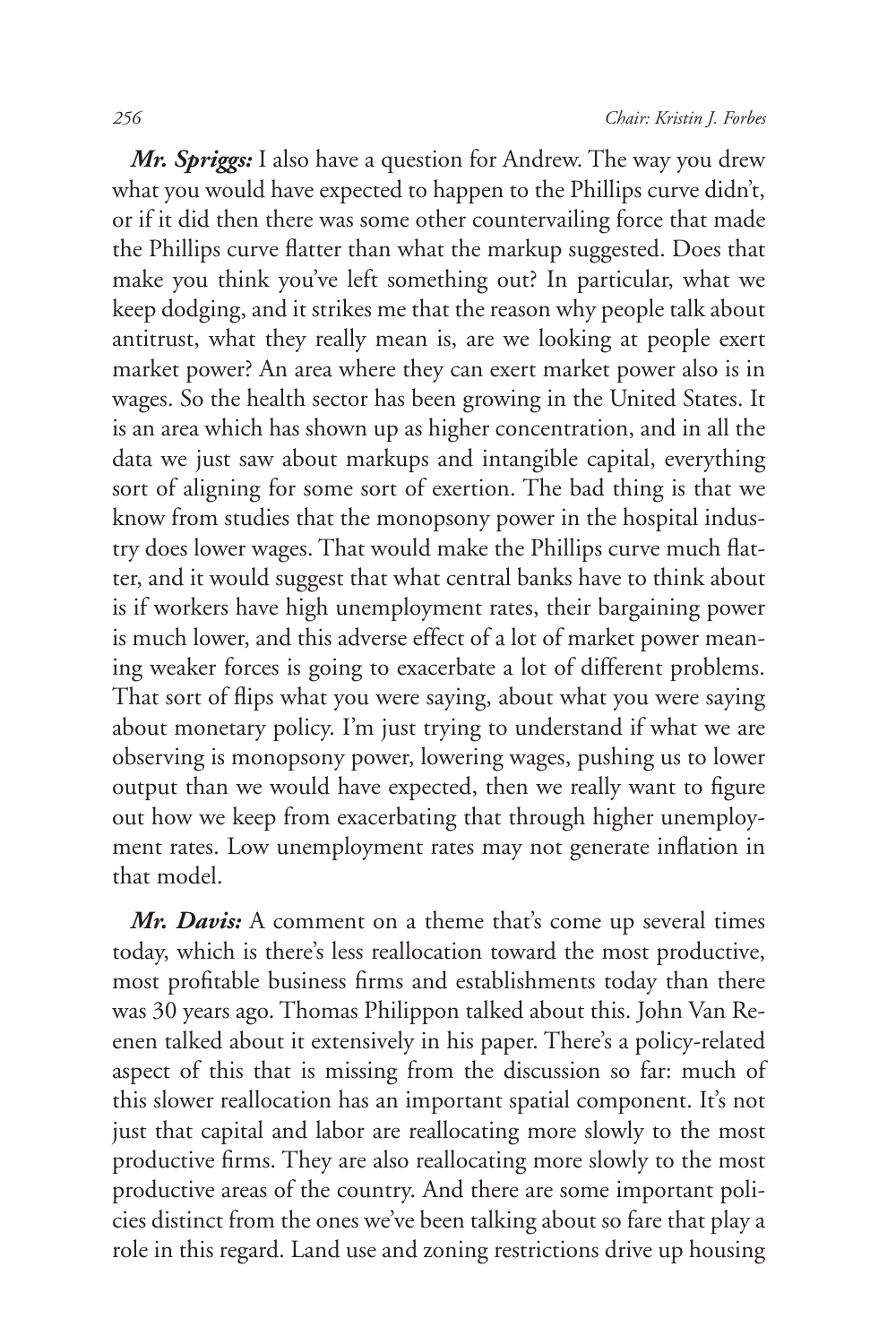prices in some of the most productive parts of the country. They also tend to increase business entry costs in those parts of the country. That's an important aspect slowing down this reallocation process. In a completely different area of policy, many aspects of our social safety net are tied to, or implemented at, the state and local level. Eligibility is sometimes tied to residency, and certainly just the hassle cost of re-enrolling for social assistance programs can be a deterrent to moving to where the jobs are for lower-income people. Lastly, occupational requirements deter mobility across states by individuals who are directly affected by the requirements and, in many cases, they also discourage dual-earner couples from moving to where job opportunities are better. In summary, there are many policies completely apart from antitrust that potentially have a major impact on some of the trends that we've been talking about today.

*Mr. Taylor:* It's a fascinating panel. I think what Andy did with this trade-off curve to really get an estimate of the impact of changes in price/cost margins is quite important. But of course, the period of time we're talking about is dominated by a shift in the other direction in the curve, in which we had not much change in the volatility of inflation, but a gigantic change in the volatility of output. And so the picture is kind of completely reversed. Mervyn King and Mark Carney have written a lot about this, and they argue that the tradeoff curve shifted not because of price/cost margins, but because of financial market problems. And I've argued it's more a policy shift, and I think that policy has to be in this context.

I think Antoinette Schoar's points about big data are very important. I think it's already happening. I think the nowcasting movement which is improving policy is just a little example of what's going on. So in the pass-through issues that Chad Syverson mentioned, I think it's actually the reverse. Monetary policy has affected pass-through. The inflationtargeting movement has reduced the amount of pass-through. There's lots of evidence for that. So the reverse causality is important.

And finally, I think the big issue is about productivity; aggregate productivity which Peter Henry mentioned, is crucial right now for monetary policy. Jan Eberly mentioned that in the 1990s Alan Greenspan made some decisions based on his guesses of productivity.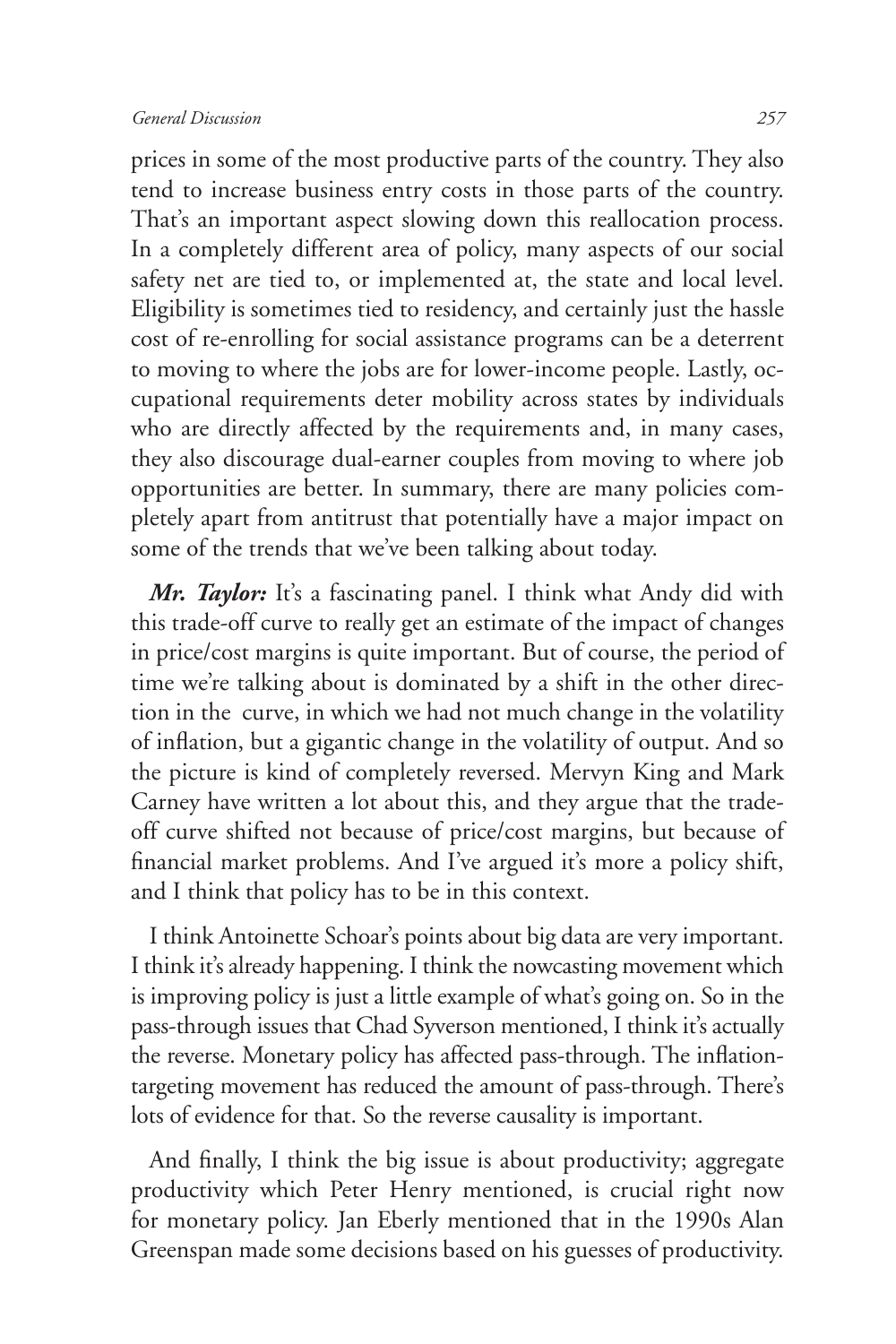We may be going through that now because policy may be changing; certainly tax policy has been changing. We might be seeing an increase in productivity. That seems to me the big question. Is it happening? We got 2.9 percent in the second quarter on productivity growth. Maybe there's something changing here we should be looking at.

*Ms. Buch:* I have a question for Antoinette on the very interesting discussion about the role of fintech. You basically argued that fintech in itself is not that disruptive. I wonder whether you would make the same statement for big tech. I think your Chinese example sounded a bit like this could be much more of a game changer than the smaller fintechs. The second question is on data. You argued that we could make better use of existing data at central banks, such as using big data sources for forecasting. My question would be, do you feel that we have sufficiently good official statistics on these new developments, and on fintechs and what do they do, and would you say our statistical data are useful for analyzing new trends in financial markets. My feeling is that we're not very good at capturing these in a very systematic way. So maybe, you have an idea of what we could do better.

*Mr. Klenow:* I wanted to say that if market power has increased, it could be in the product market, or it could be monopsony power in the labor market. Those have first-order effects. I would view the effects on the interaction with monetary policy as being the secondorder effects that might be important. But the first-order effects would be we have too little employment, potentially more wage and income inequality, which impacts on average welfare. But again employment and investment would be too low. So the focus on the interaction with monetary policy might be important, but just less important. Another aspect is that the pictures show the dispersion in markups going up, which would imply allocative efficiency might have gone down, with first-order impacts on the average productivity and growth in the economy.

*Mr. Haldane:* Great questions. Let me start in reverse with John Taylor's. You're quite right, John. I pose this as a bit of a puzzle between the micro evidence and the macro evidence. There are several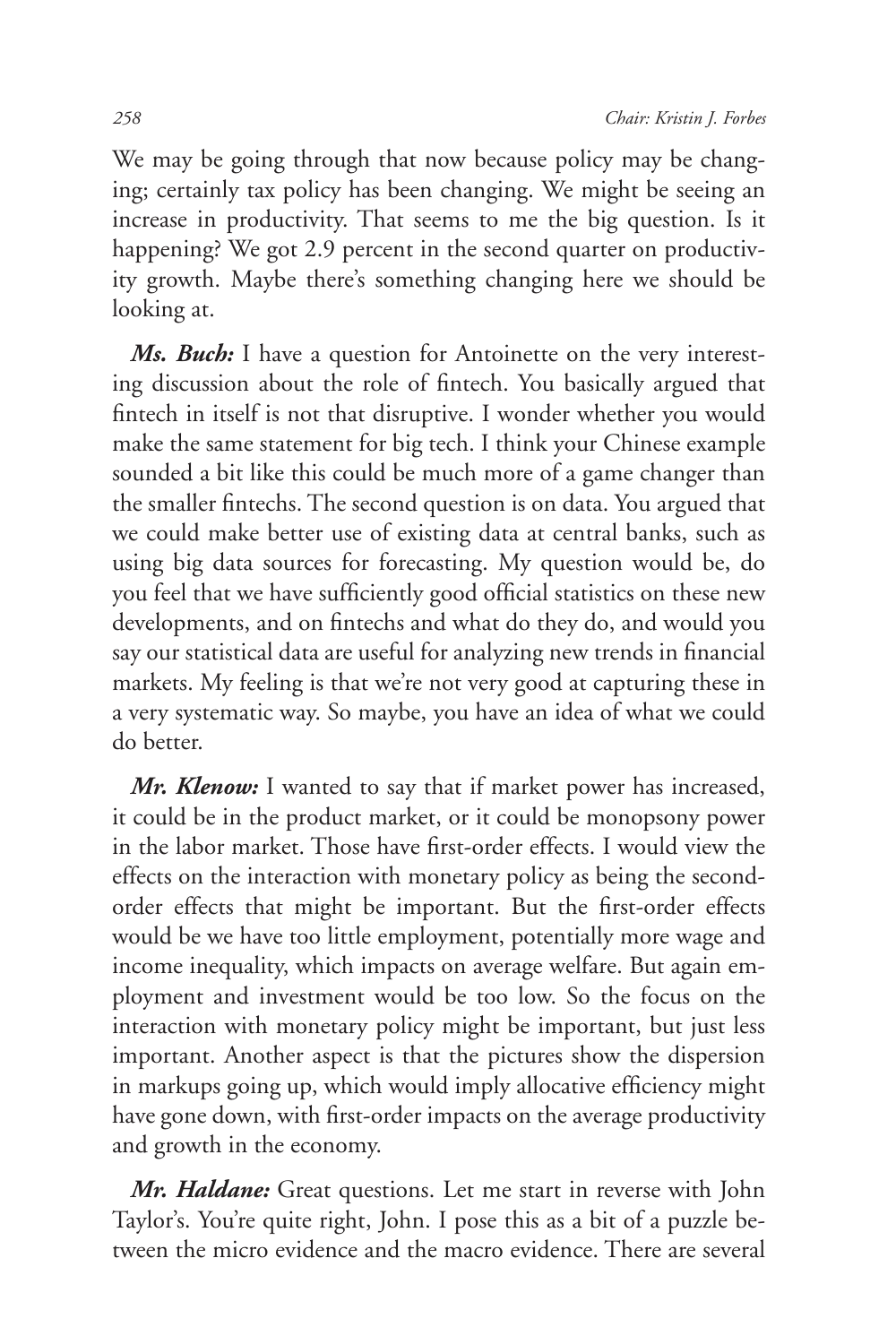ways in which that can be reconciled, one of which is if you disbelieve the micro evidence for reasons of mismeasurement. Another though would be that there have been a set of other factors, other macro factors that account for the shift and that could be related to Great Moderations and the role of monetary policy. Or it could on the flip be global financial crisis and Great Recessions. They plainly too would have a factor in shifting that around as well. I look at the particular effect of the potential shift in markups. However, the whole story in reconciling this with the macro data, and the stories you gave, I think are fully consistent in beginning to square up the sort of Chad paradox to a degree.

Gita's point about composition effects. I need to reconcile those with John a bit. I didn't find composition effects as being particularly potent actually in accounting for this, certainly at an aggregate level, or the shift we've seen is not about a shift in the composition of activity toward firms with pre-existing higher markups. If you look at a subset of firms, those internationally oriented ones I mentioned, there's some more of that going on. But generally speaking, I don't have compositional effects in at least my database as being a big part of the story. I can maybe try and square up with John just why that is different than the interpretation that he had.

Then finally, the question about pay and certainly a part of the framework I set out accounted for monopolistic type effects on the output side, but made no account for monopolistic effects on the input side, and that could be a potential avenue for reconciling some of your facts, some of the puzzles—micro to macro—that I had mentioned. That would certainly be an avenue I think worth pursuing in trying to square these things up.

*Ms. Schoar:* Great questions. You're right that big tech, and I was trying to make the distinction between big tech and fintech, has already had important impact on some areas of the financial industry. One example where we have seen this is when companies like Alibaba enter the finance space, it means for regulators that they now have to regulate a new type of entity that they might not be as familiar with. In the Chinese case, Alibaba was able to avoid some of the regulations the financial sector faces, and that has actually led to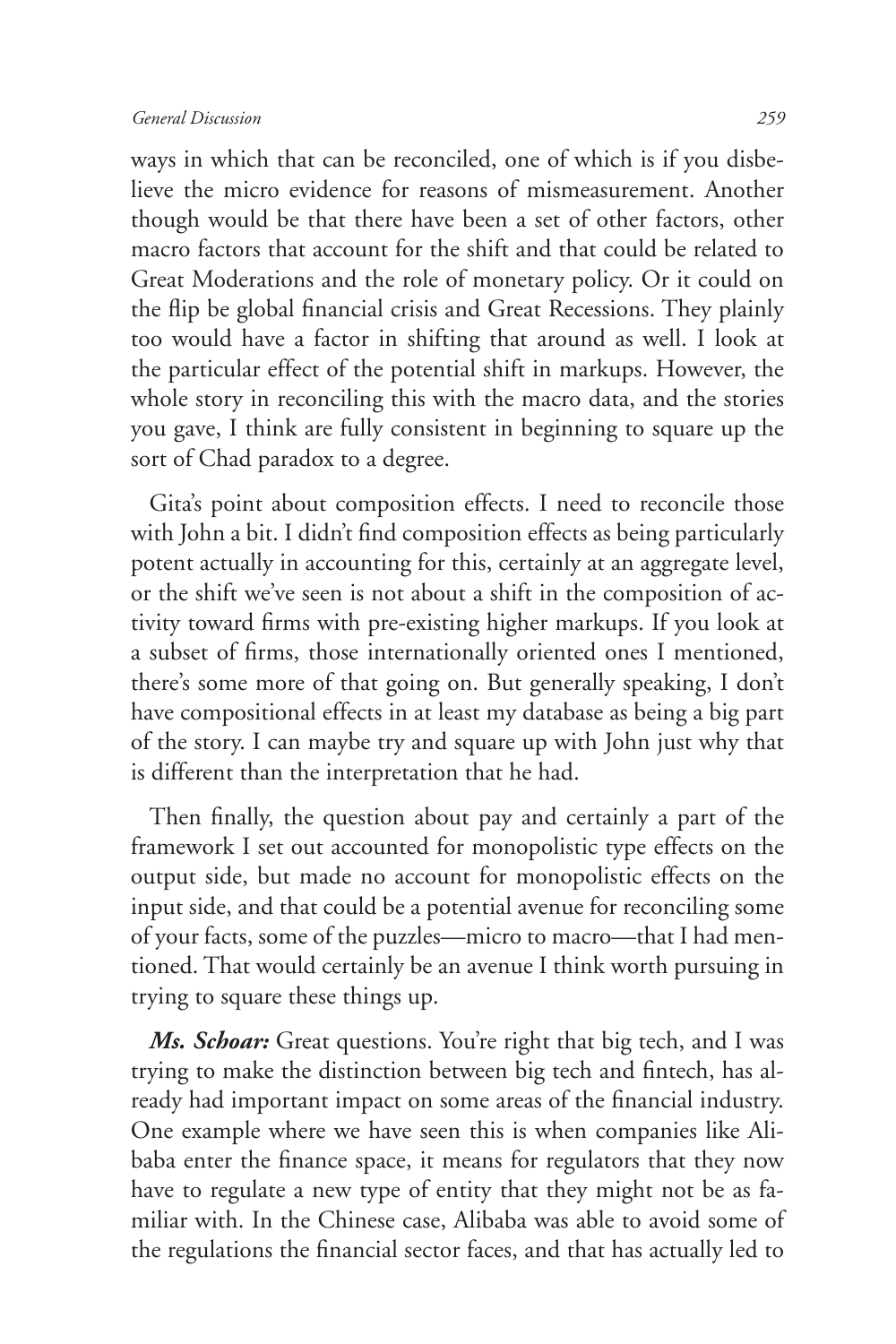some dynamic that might not be as favorable. If you have followed the recent spinoff of Alipay from Alibaba it should make the Chinese regulator worried that this was done to limit the liability Alibaba has for any problems that could happen with Alipay. But that ultimately might not be great for financial stability. So I think this really brings up very important issues for bank supervision and supervision of that whole space.

I want to say in that context, the other thing that happened with big tech is that if you look at the cost of startups today, the cost of the first mile of investment so to speak has dropped dramatically because of cloud computing. A lot of costs that in the past used to be fixed costs when setting up a small firm have now become variable costs because you can lease or rent a lot of these services. But actually, what we have seen is the real costs of startups is not in the first \$5 million when you test out a new product. It's when you try to grow to the next level, when you want to build a customer base that is sustainable. In a world where attention is a scarce commodity, competing for people's attention, meaning competing for customers, has become very expensive. Why I'm saying this is that big tech in some sense has helped a lot of startups to get started, but it hasn't reduced the costs of growing toward a sustainable firm. That is still very expensive and that's where you see a lot of closures and shake up happening when you look at venture capital data. So the venture capital model has significantly changed from the 1990s and 2000s where venture capital firms used to do careful due diligence on a few firms that they were planning to then take to an IPO. What you see right now is a model of "let a thousand small flowers bloom," and then we see a shake out for the few that really can survive at the second stage. And often this leads to an outcome where promising startups are being acquired by big tech firms which already have the customer base and makes it cheaper for them to grow any new idea.

John Taylor also brought this up, the idea that, nowcasting, the idea that regulators are trying to get ahead of the curve in terms of data is very important. I want to re-emphasize the idea that Thomas Philippon mentioned in his talk: If we can invert the property rights and the ownership of all our data, it would be good not just for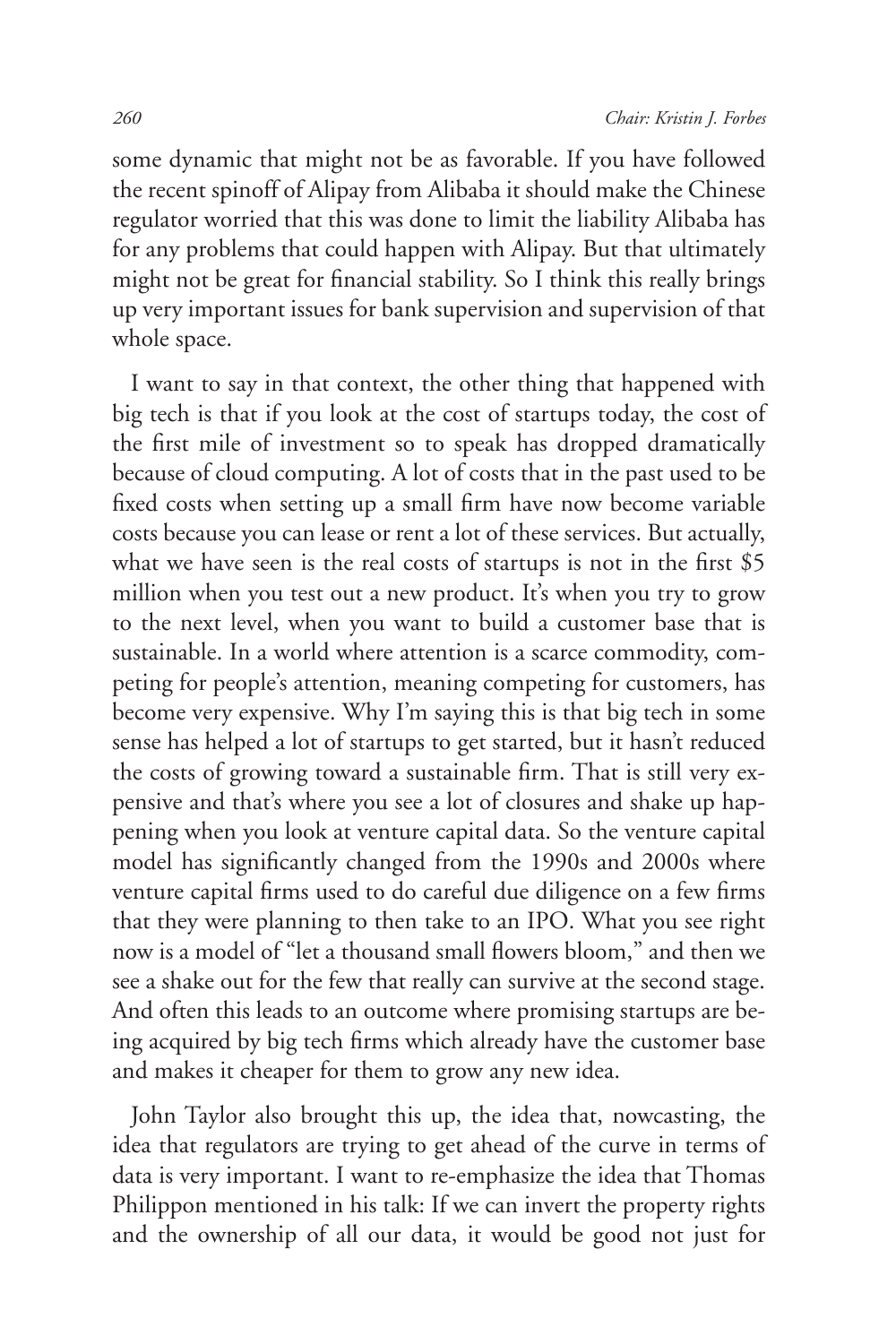regulation but also for market competition. What I mean is that big tech firms right now, for free, collect and aggregate all our data and we have very little ability to opt out of this. Imagine a world where this was flipped and you had a cookie on your own computer that decided who can buy your data from you and you can even price discriminate when allowing access to your data, for example give lower price to your favorite companies or favorite nonprofits, etc. My hope is that technology soon will get us there, but I do believe that regulation will play an important role in making this happen given what we have seen about how inattentive people are to the value of their own data.

*Mr. Syverson:* I'll start with the point Steve Davis raised about friction in the labor market, friction spatial, the spatial component of that. I think that raises an important point that's also tied to I think Bill Spriggs' question which is, reducing frictions and input markets is a complement to reducing frictions in product markets. You can have frictionless, no market power, perfectly competitive output markets, but if input markets are all gummed up it doesn't matter. You're not going to be able to reallocate inputs to the firms that are "better." So I think that just makes the policy issue vivid there, those examples. And the frictions can be regulatory, moving costs. It can be monopsony power and labor markets, all those things, and kind of the flip side complement to the product market power stuff we've been talking about.

John, your question about reversing causality has monetary policy affected pass-through? I haven't thought about that. I think that's an intriguing idea that I'd like to think more about. in terms of productivity growth and NAI because that's—when I'm not thinking about market power, I'm thinking about productivity. I've got a paper on that. I think it's possible we're in this pre-productivity boom period. I'm going to need a lot more than one quarter of data before I think the last 15 years have turned around. But I think there's some plausibility to that. I don't know when it's coming, but I'm always looking for it.

And then I'll just finish addressing Pete Klenow's issue about the first-order effects of market power on especially productivity and stuff. I actually think those first-order effects, just to be clear, in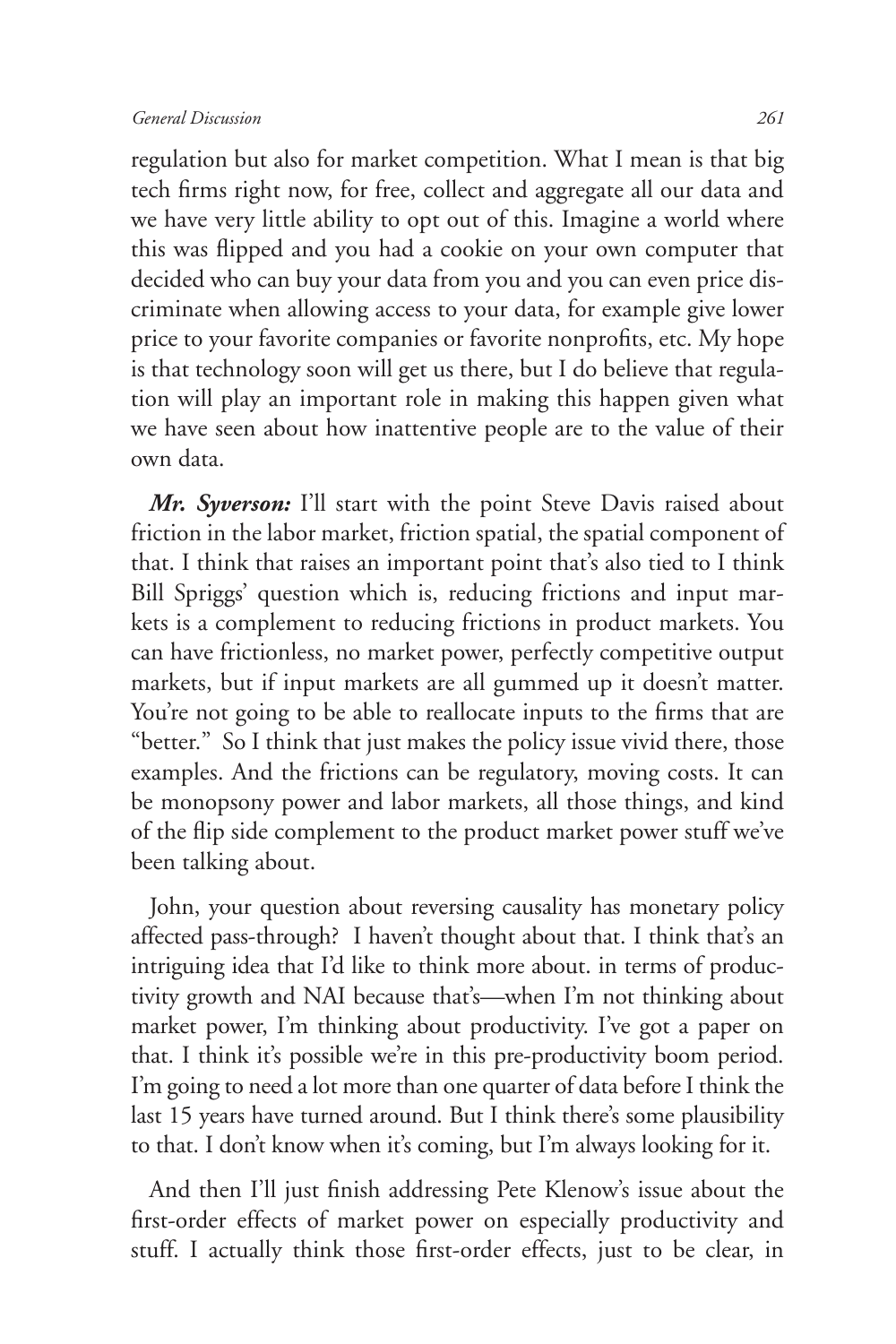my own opinion they're not the Harberger triangle things. I think they're rectangles. I think they're missing allocation which is something that Pete has thought a ton about I think. The real problem is when the wrong producers, the high-cost producers are making stuff they shouldn't be making, not that we're restricting quantity for the sake of keeping margins high. So, no argument with that. I think the question is how big they are and we keep working on that. So we will into the future as well.

*Mr. Ferguson:* I want to echo a point on fintech that Antoinette came to and I just want to validate, which is my observation similar to yours is that there's a big distinction between technological advantages that can only grow if you get acquisition of customers, which is what fintech is all about versus the kind of tech that we're talking about now it comes to Google or something else that creates an entirely new platform and entirely new industry. I really commend you on that thinking. The second thing that comes to my mind is the distinction, the trouble that we have in productivity, a lot of what we're seeing with technology, some of it is improving manufacturing, etc., but that is old school. I think the challenge is, much of productivity that we're talking about now, is in the world of services. And one thinks about going from a black and white TV to a color TV doesn't get measured in productivity. It gets measured in consumer welfare. And I think we're really struggling with that fundamental measurement problem that Marty Feldstein has worked on so many times.

*Mr. Furman:* Just a quick sort of narrow point, Chad, on yours. I didn't understand your basic paradox because you're linking growth of inflation to growth of costs. Those are both nominal variables and there's no reason the growth of costs in nominal terms has to be related to productivity. In fact, in the cross section, countries that have high productivity tend to have higher inflation. Think of India versus the United States.

*Mr. Syverson:* Just to answer that. I mean, if you look at within industry, just prices, so your relative price is relative to wages or something like that. So it doesn't even have to be the average price level. You would still have, I think, the paradox. Prices in an industry relative to prices at some other price. So real prices across different sectors.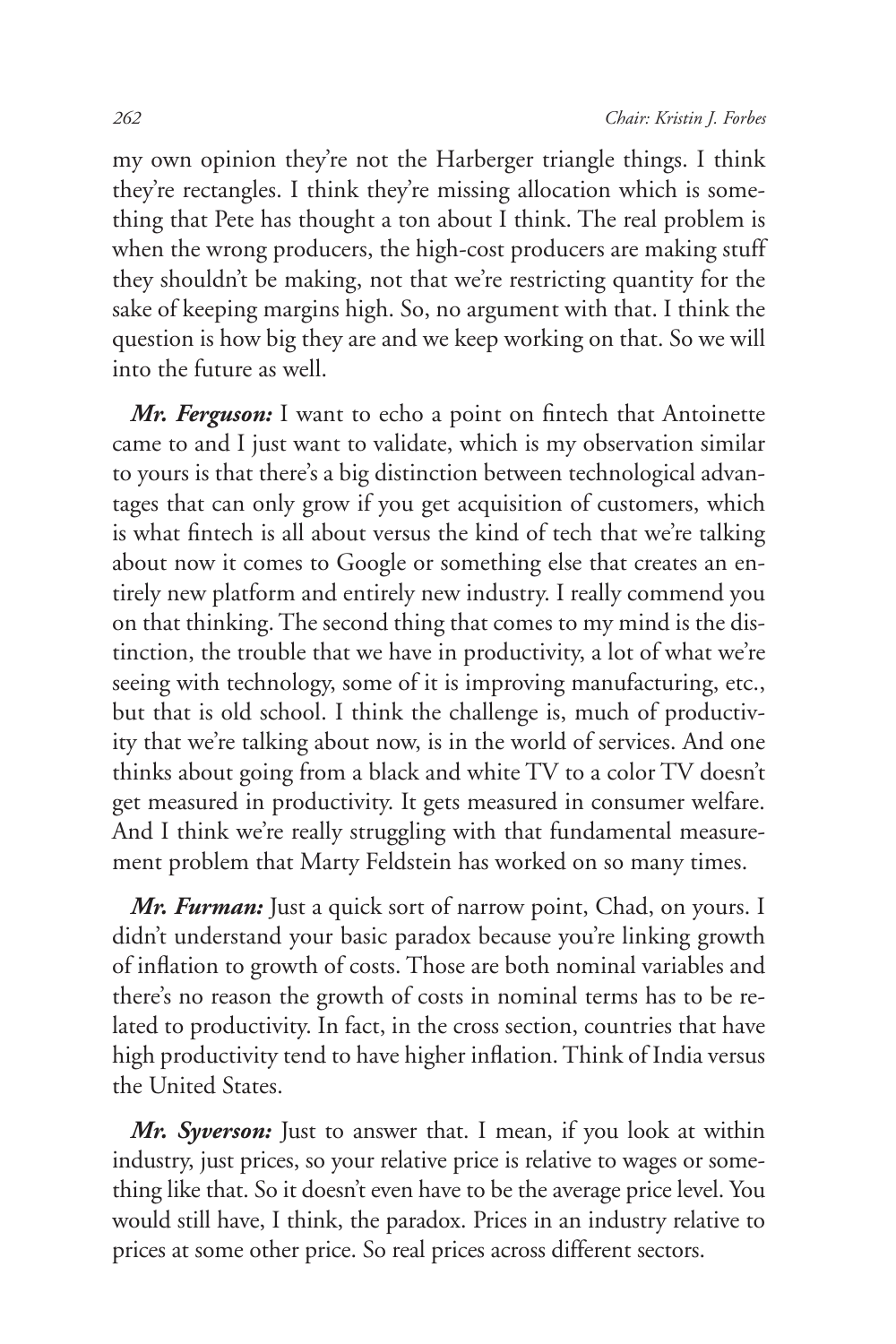## *Ms. Forbes:* Do you want to tackle Roger's question?

*Mr. Syverson:* About the productivity measurement? I've got a paper on that too. Marty and I have discussed this a lot, and we're on the same page in the sense that there are a lot of reasons to think we don't measure productivity growth well. The issue is, did we start measuring it less well in 2004 when the productivity slowdown started? That I think is not the case. I don't think it's the slowdown is the story of mismeasurement, and I could talk in detail offline why I think that is the case. But we can always use better measurement and it's only going to become a trickier issue as the economy shifts even more and more to less measurable sectors.

*Mr. Olsen:* Just on this latter topic. And I guess this comment might be based on my previous capacity as a statistician. Because there is I think—let me first say, it's been extremely interesting to go into the micro and heterogenous firms, but as simple bankers now we are dependent on the macro numbers, the overall pictures. As statisticians, we know the national accounts. International accounts, they summarize their best efforts, all the information available. Let me just remind everybody that over the years recently there are strong efforts within the statistical camp to correct for quality measures or exchanges, intellectual capital. So there are efforts in the national accounts to seek to correct at the micro numbers. Of course, on this paradox Chad mentioned, of course, in the national accounts they have a consistent set of data. There is no paradox obviously. But let me just round off by mentioning a potential paradox still within the national accounts. Assume that based on all the difficulties of correcting for quality changes, I think many of us feel that we underestimate quality changes these days on the aggregate level. If that is the case, we also systematically underestimate productivity changes in the national accounts. The back side of that coin is that we systematically have overestimated inflation over the years and in more periods than we have evaluated as problematic over the last years.

*Mr. Fischer:* I have the dubious pleasure of looking at a lot of bills in the medical sector. As far as I can see, there is no connection between anything in there and the utility or value or whatever that is supposed to be being produced, and I just cannot figure out what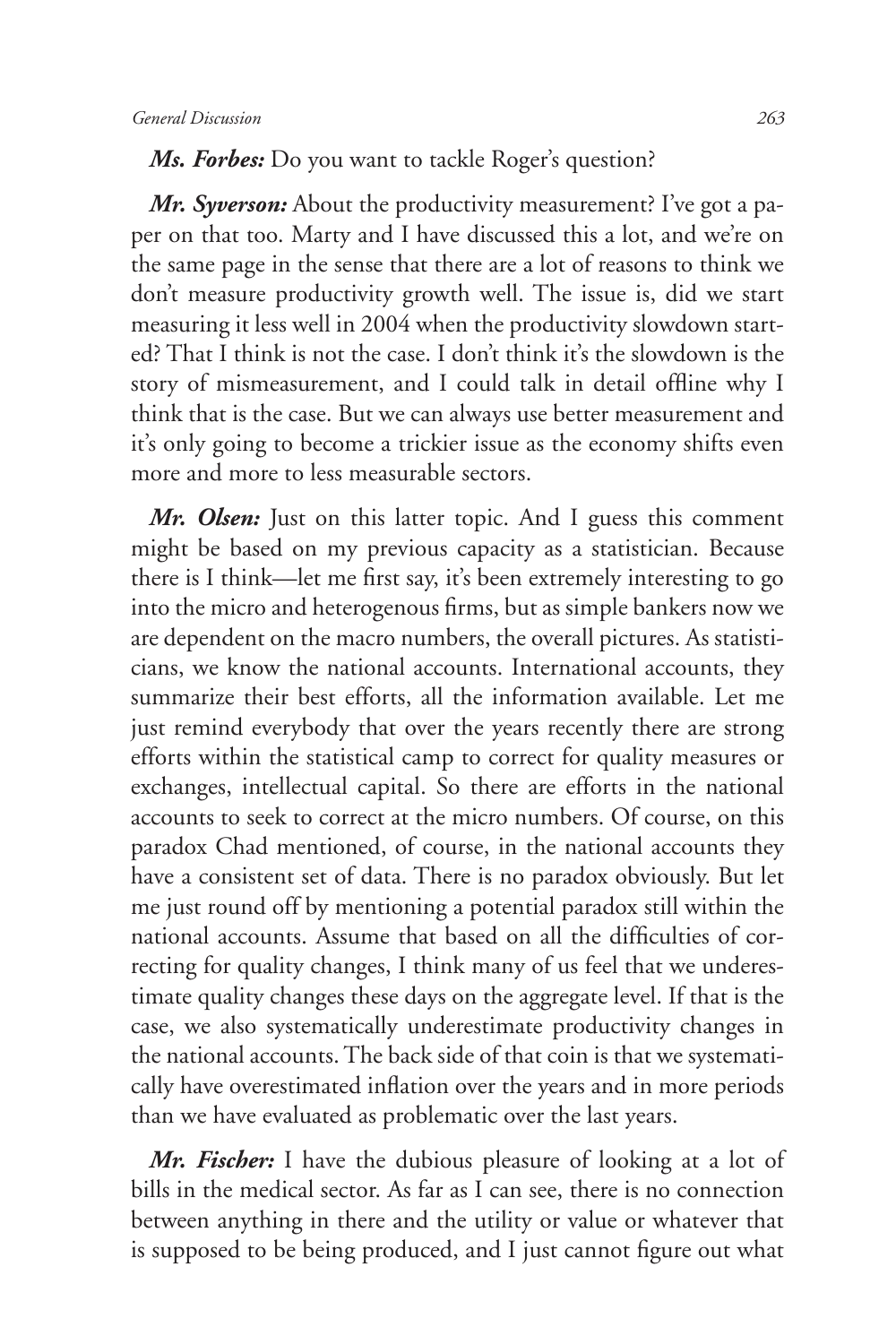we're actually wanting to measure in the health sector when we're doing productivity at the macro level. I keep asking, what is it that we want to do? We want to make people happier with less inputs? I think that's probably what it is. Is that going to get us something on the employment side? I'm trying to figure out why are we worried so much about the measurements we're all trying to do here? And particularly when you look at those four charts, of the ones where it was more implicit or whatever it's called, capital. It was the mismeasured ones that came down more slowly. There were few mismeasured ones. So where is the big basis for what we're trying to do? There's this famous saying, which is I've heard attributed to Milton Friedman, but actually it wasn't—I'll tell you soon who it was—which is the way that the GDP has gone down. And what has that got to tell us about productivity and so forth? Obviously, if the cost of—I think that says that the cost of investment has gone down a lot. That's really all it is, and is that what we're after at the macro level, and can we get it?

*Mr. Syverson:* OK, I also have a paper on productivity in the healthcare sector, and what we found there is actually kind of surprisingly I think the market allocates activity toward more productive hospitals. We look specifically at Medicare patients when they have, say, heart attacks, congestive heart failure, hip and knee replacements, or pneumonia and systematically they go to the better hospitals and that's not just true statically. That's true over time. So the better hospital today will grow more between today and tomorrow. Half of the patients on Medicare who are having a heart attack go by the hospital, past it, that is nearest to their house when they're having their heart attack and the hospital they go to to get treated is systematically better at treating heart attacks than the one that they drove past or were driven past quite possibly. So the market actually does steer activity toward better, and it's not just better. It turns out it's also more productive, although that ends up being like a happenstance for the sake of time I won't get into. But it does work that way. But your broader point is what are we trying to measure in healthcare productivity? One thing we're completely missing is we want to measure health as an outcome, but we're not. Right? If you take the life expectancy changes that's happened in the United States over the past 40 years, and you attribute \$100,000 per life year, quality adjusted life year,